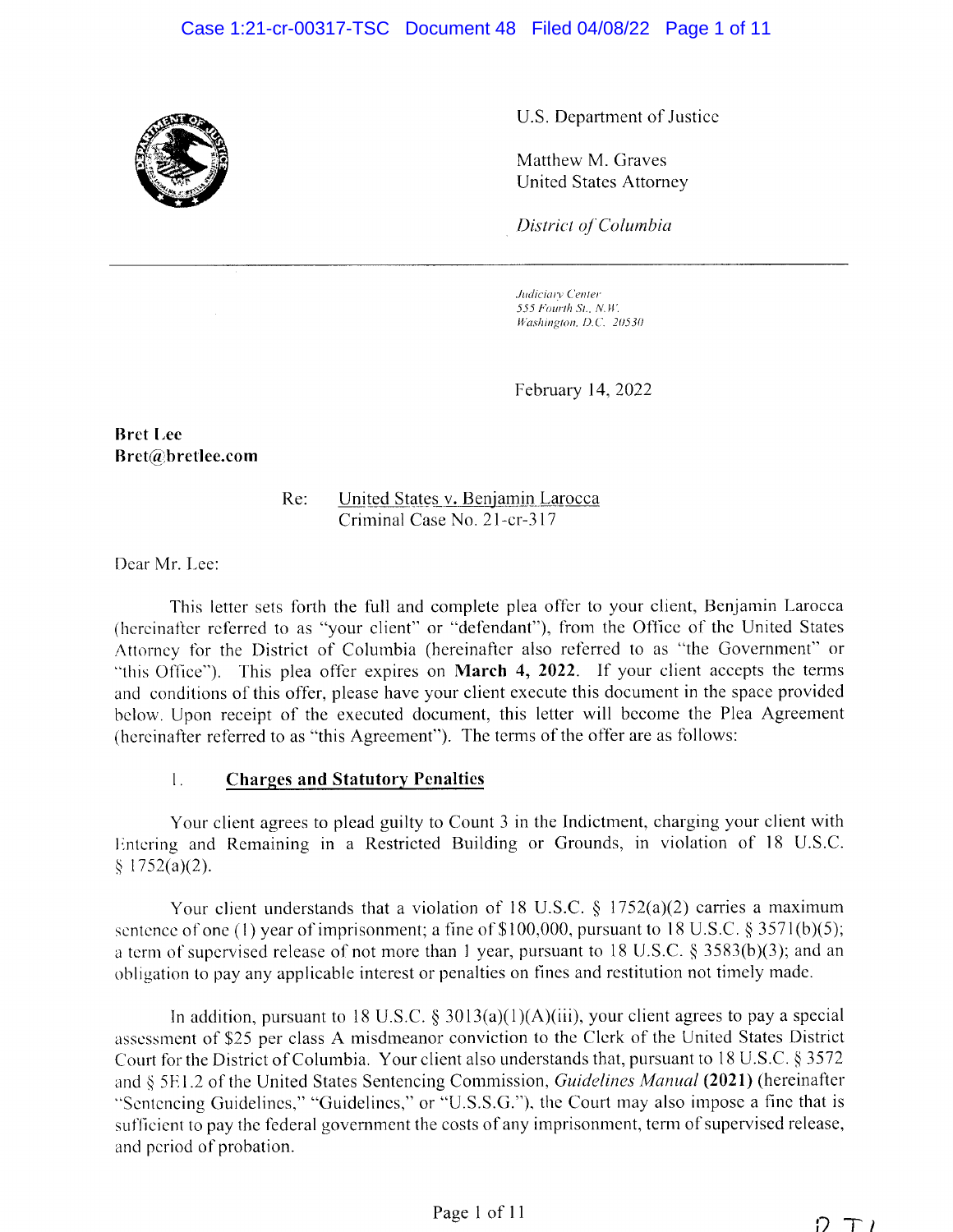### 2. Cooperation with Additional Investigation

Your client agrees to allow law enforcement agents to review any social media accounts operatcd by your client for statements and postings in and around January 6,2021, and conduct an interview of your client regarding the events in and around January  $6,2021$  prior to sentencing.

# 3. Factual Stipulations

Your client agrees that the attached "Statement of Offense" fairly and accurately describes your clicnt's actions and involvement in the offense(s) to which your clicnt is pleading guilty. Please have your client sign and return the Statement of Offense as a written proffer of evidence, along with this Agreement.

# 4. Additional Charges

In consideration of your client's guilty plea to the above offense $(s)$ , your client will not be further prosecuted criminally by this Office for the conduct set forth in the attached Statement of Offense. The Government will request that the Court dismiss the remaining counts of the Indictment in this case at the time of sentencing. Your clicnt agrees and acknowledges that the charges to bc dismissed at the time of sentencing were based in fact.

After the entry of your client's plea of guilty to the offense identified in paragraph 1 above, your client will not be charged with any non-violent criminal offense in violation of Federal or District of Columbia law which was committed within the District of Columbia by your client prior to the execution of this Agreement and about which this Office was made aware by your client prior to the execution of this Agreement. However, the United States expressly reserves its right to prosecute your client for any crime of violence, as defined in 18 U.S.C. § 16 and/or 22 D.C. Code \$ 4501, if in fact your client committed or commits such a crime of violence prior to or atier the cxccution of this Agreement.

# 5. Sentencing Guidelines Analysis

Your client understands that the sentence in this case will be determined by the Court, pursuant to the factors set forth in 18 U.S.C.  $\S$  3553(a), including a consideration of the Sentencing Guidelines. Pursuant to Federal Rule of Criminal Procedure  $11(c)(1)(B)$ , and to assist the Court in determining the appropriate sentence, the parties agree to the following: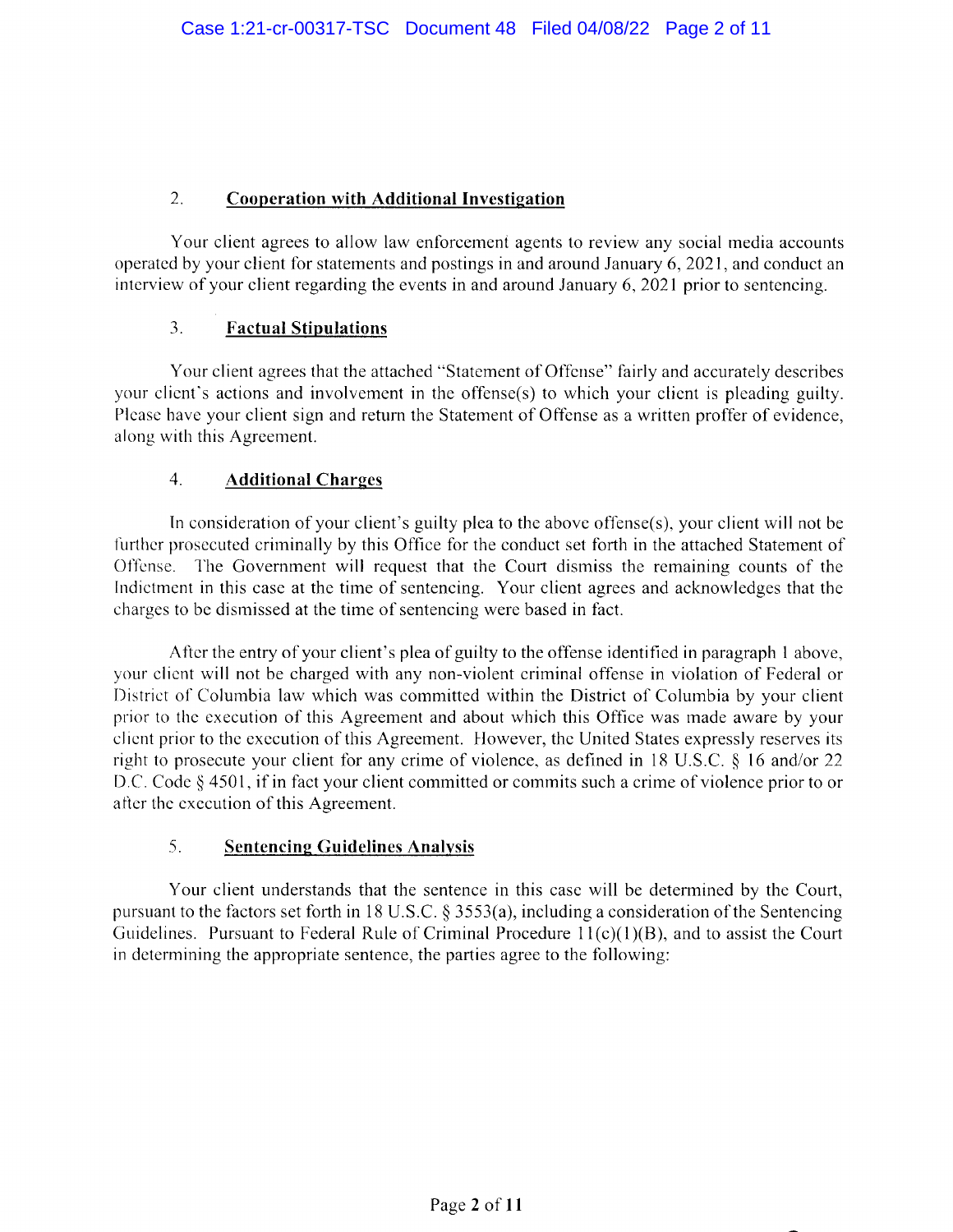#### A. **Estimated Offense Level Under the Guidelines**

The parties agree that the following Sentencing Guidelines sections apply:

U.S.S.G. § 2A2.4(a) Base Offense Level 10 No Specific Offense Characteristics or Adjustments apply

> Total 10

Acceptance of Responsibility

The Government agrees that a 2-level reduction will be appropriate, pursuant to U.S.S.G. § 3E1.1, provided that your client clearly demonstrates acceptance of responsibility, to the satisfaction of the Government, through your client's allocution, adherence to every provision of this Agreement, and conduct between entry of the plea and imposition of sentence.

Nothing in this Agreement limits the right of the Government to seek denial of the adjustment for acceptance of responsibility, pursuant to U.S.S.G. § 3E1.1, and/or imposition of an adjustment for obstruction of justice, pursuant to U.S.S.G. § 3C1.1, regardless of any agreement set forth above, should your client move to withdraw your client's guilty plea after it is entered, or should it be determined by the Government that your client has either (a) engaged in conduct, unknown to the Government at the time of the signing of this Agreement, that constitutes obstruction of justice, or (b) engaged in additional criminal conduct after signing this Agreement.

In accordance with the above, the Estimated Offense Level will be at least 8.

#### **B. Estimated Criminal History Category**

Based upon the information now available to this Office (including the Pre-Plea Criminal History Calculation), your client has no criminal convictions

Accordingly, your client is estimated to have 0 criminal history points and your client's Criminal History Category is estimated to be I (the "Estimated Criminal History Category"). Your client acknowledges that after the pre-sentence investigation by the United States Probation Office, a different conclusion regarding your client's criminal convictions and/or criminal history points may be reached and your client's criminal history points may increase or decrease.

#### $\mathbf{C}$ . **Estimated Guidelines Range**

Based upon the Estimated Offense Level and the Estimated Criminal History Category set forth above, your client's estimated Sentencing Guidelines range is 0 months to 6 months (the "Estimated Guidelines Range"). In addition, the parties agree that, pursuant to U.S.S.G. § 5E1.2, should the Court impose a fine, at Guidelines level 8, the estimated applicable fine range is \$2,000 to \$20,000. Your client reserves the right to ask the Court not to impose any applicable fine.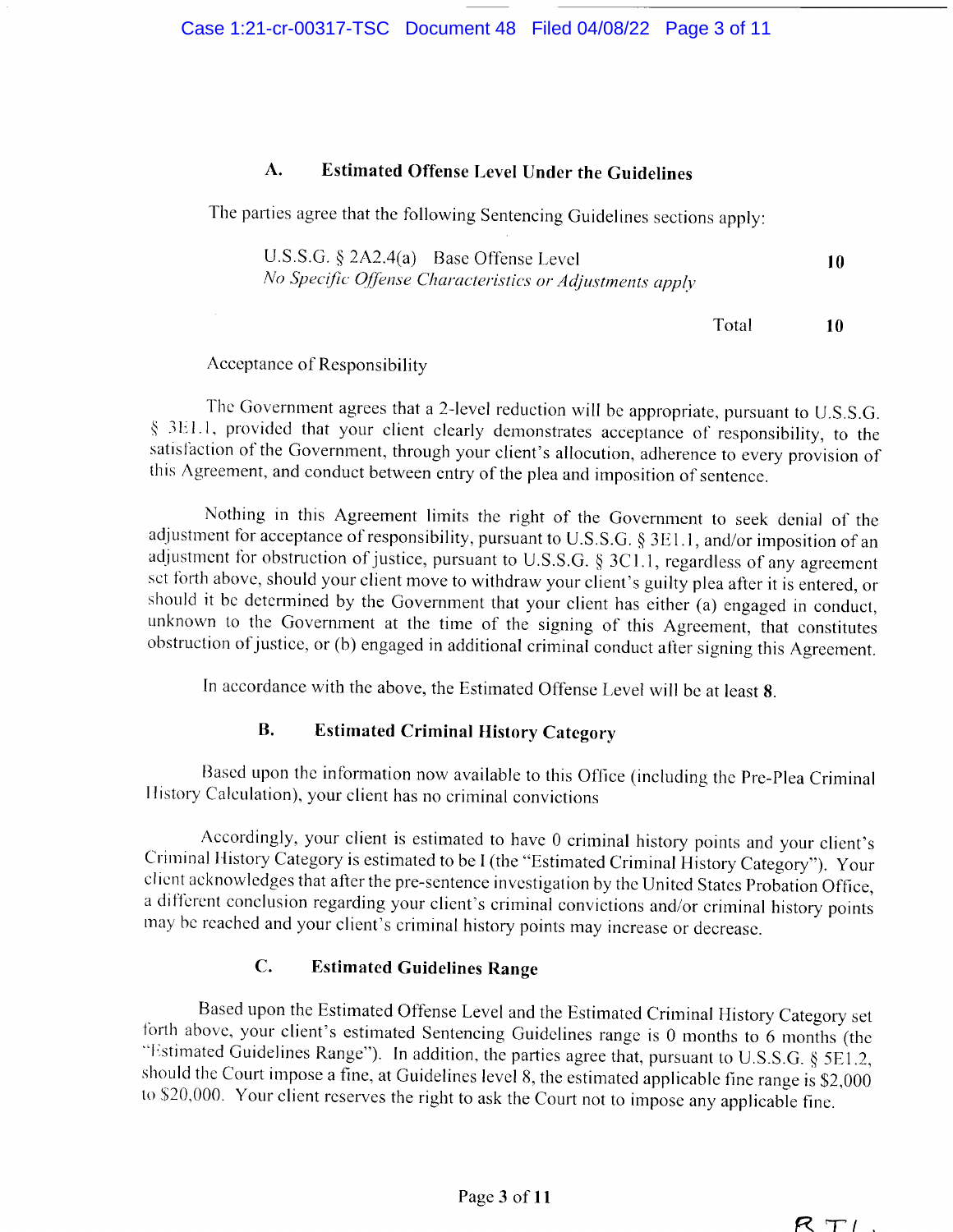The parties agree that, solely for the purposes of calculating the applicable range under the Scntencing Guidelines, neither a downward nor upward departure from the Estimated Guidelines Range set forth above is warranted, except the Government reserves the right to request an upward departure pursuant to U.S.S.G. § 3A1.4, n. 4. Except as provided for in the "Reservation of Allocution" section below, the parties also agree that neither party will seek any offense-level calculation different from the Estimated Offense Level calculated above in subsection A. However, the parties are free to argue for a Criminal History Category different from that estimated above in subsection B.

Your client understands and acknowledges that the Estimated Guidelines Range calculated abovc is not binding on the Probation Office or the Court. Should the Court or Probation Office dctermine that a guidelines range different from the Estimated Guidelines Range is applicable, that will not be a basis for withdrawal or recission of this Agreement by either party.

Your client understands and acknowledges that the terms of this section apply only to conduct that occurred before the execution of this Agreement. Should your client commit any conduct after the execution of this Agreement that would form the basis for an increase in your client's base offense level or justify an upward departure (examples of which include, but are not limited to, obstruction of justice, failure to appear for a court proceeding, criminal conduct while pending sentencing, and false statements to law enforcement agents, the probation officer, or the Court), the Government is free under this Agreement to seek an increase in the base offense level based on that post-agreement conduct.

# 6. Agreement as to Sentencing Allocution

The parties further agree that a sentence within the Estimated Guidelines Range would constitute a reasonable sentence in light of all of the factors set forth in l8 U.S.C. \$ 3553(a), should such a sentence be subject to appellate review notwithstanding the appeal waiver provided below. However, the parties agree that either party may seek a variance and suggest that the Court consider a sentence outside of the applicable Guidelines Range, based upon the factors to be considered in imposing a sentence pursuant to 18 U.S.C.  $\S$  3553(a).

# <sup>7</sup>. Reservation of Allocution

The Government and your client reserve the right to describe fully, both orally and in writing, to the sentencing judge, the nature and seriousness of your client's misconduct, including any misconduct not described in the charges to which your client is pleading guilty, to inform the presentence report writer and the Court of any relevant facts, to dispute any factual inaccuracies in the presentence report, and to contest any matters not provided for in this Agreement. The parlies also reserve the right to address the correctness of any Sentencing Guidelines calculations determined by the presentence report writer or the court, even if those calculations differ from the Estimated Guidelines Range calculated herein. In the event that the Court or the presentence report writer considers any Sentencing Guidelines adjustments, departures, or calculations different from thosc agreed to and/or estimated in this Agreement, or contemplates a sentencc outside the Guidelines range based upon the general sentencing factors listed in 18 U.S.C. § 3553(a), the parties rcscrvc the right to answer any related inquiries from the Court or the presentence report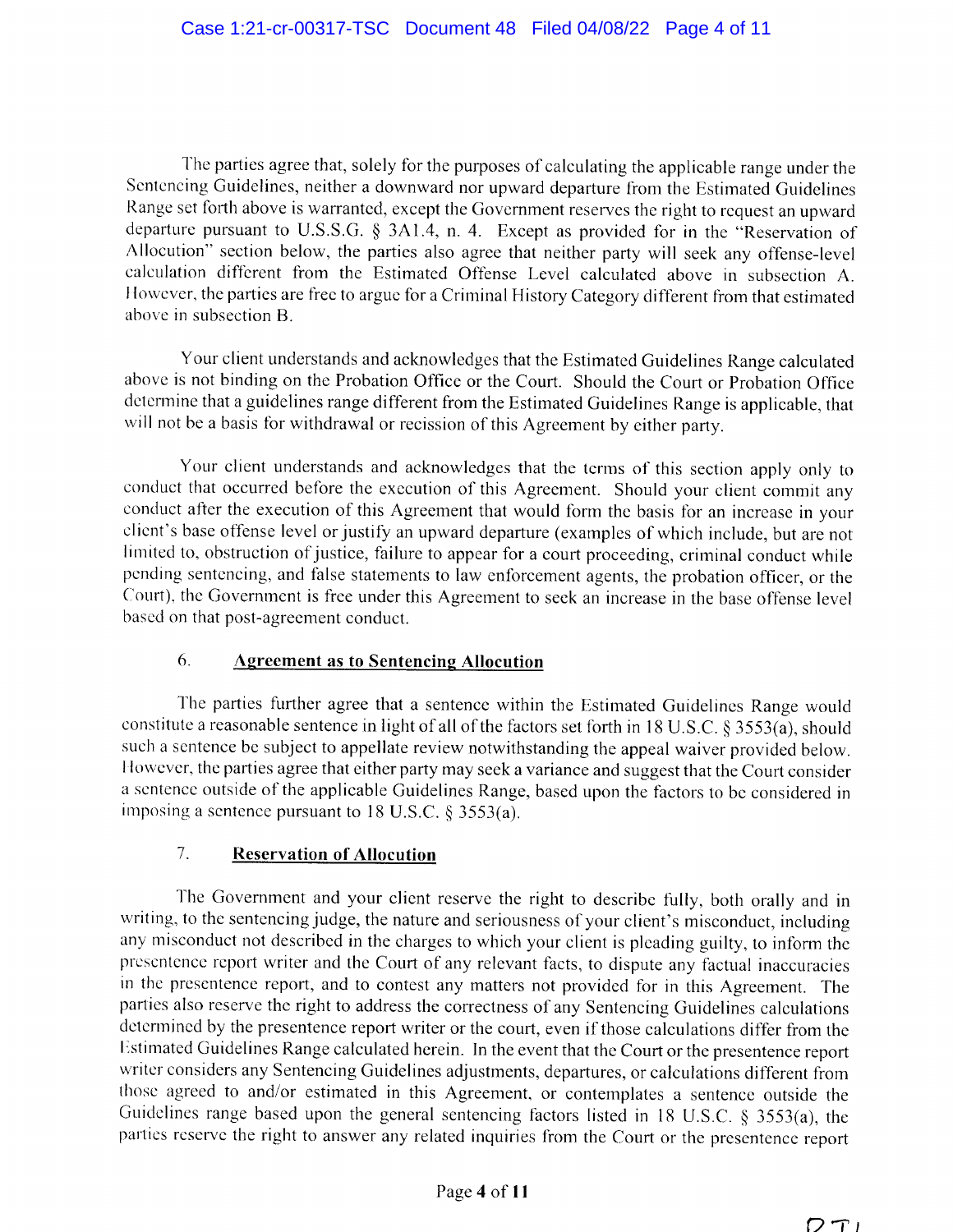writer and to allocute for a sentence within the Guidelines range, as ultimately determined by the Court, even if the Guidelines range ultimately determined by the Court is different from the Estimated Guidelines Range calculated herein.

In addition, if in this Agreement the parties have agreed to recommend or refrain from recommending to the Court a particular resolution of any sentencing issue, the parlies reserve the right to full allocution in any post-sentence litigation. The parties retain the full right of allocution in connection with any post-sentence motion which may be filed in this matter and/or any procccding(s) before the Burcau of Prisons. In addition, your clicnt acknowledges that the Government is not obligated and does not intend to file any post-sentence downward departure motion in this case pursuant to Rule  $35(b)$  of the Federal Rules of Criminal Procedure.

### 8. Court Not Bound by this Agreement or the Sentencing Guidelines

Your client understands that the sentence in this case will be imposed in accordance with 18 U.S.C. § 3553(a), upon consideration of the Sentencing Guidelines. Your client further understands that the sentence to be imposed is a matter solely within the discretion of the Court. Your client acknowledges that the Court is not obligated to follow any recommendation of the Government at the time of sentencing. Your client understands that neither the Government's recommendation nor the Sentencing Guidelines are binding on the Court.

Your client acknowledges that your client's entry of a guilty plea to the charged offenses authorizes the Court to impose any sentence, up to and including the statutory maximum sentence, which may be greater than the applicable Guidelines range. The Government cannot, and does not, make any promise or representation as to what sentence your client will receive. Moreover, it is understood that your client will have no right to withdraw your client's plea of guilty should thc Court impose a scntence that is outside the Guidelines range or if the Court does not follow the Government's sentencing recommendation. The Government and your client will be bound by this Agreement, regardless of the sentence imposed by the Court. Any effort by your client to withdraw the guilty plea because of the length of the sentence shall constitute a breach of this Agreement.

# 9. Conditions of Release

Your clicnt acknowlcdges that, although the Government will not seek a change in your clicnt's relcase conditions pending sentencing, the final decision regarding your client's bond status or detention will be made by the Court at the time of your client's plea of guilty. The Ciovcrnment may move to change your client's conditions of release, including requesting that your clicnt be detained pending sentencing, if your client engages in further criminal conduct prior to scntcncing or if the Government obtains information that it did not possess at the time of your client's plea of guilty and that is relevant to whether your client is likely to flee or pose a danger to any person or the community. Your client also agrees that any violation of your client's release conditions or any misconduct by your client may result in the Government filing an ex parte motion with the Court requesting that a bench warrant be issued for your client's arrest and that your client bc dctaincd without bond while pending sentencing in your client's case.

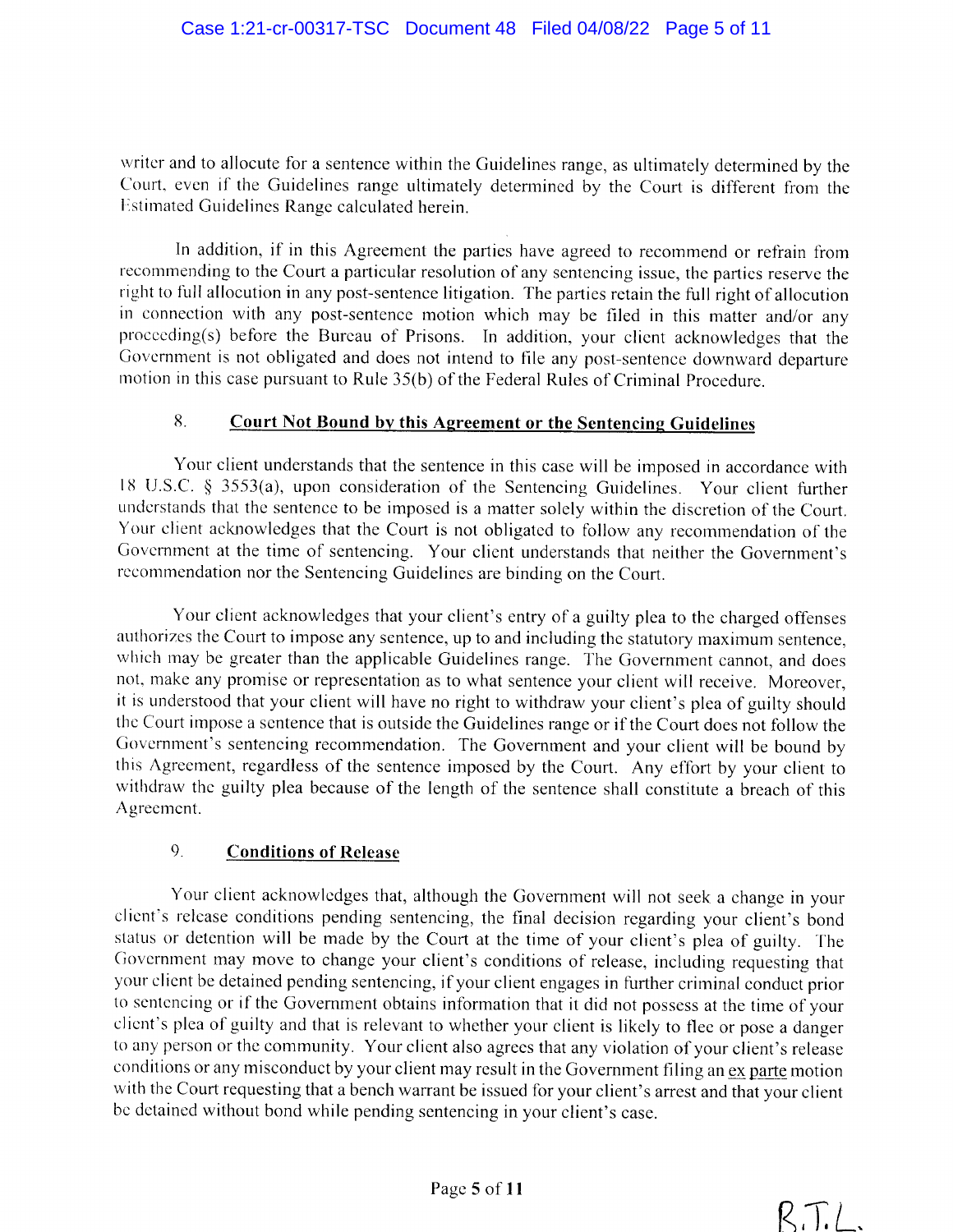#### Waivers  $10<sub>l</sub>$

### A. Venue

Your client waives any challenge to venue in the District of Columbia.

#### B. Statute of Limitations

Your client agrees that, should the conviction following your client's plea of guilty pursuant to this Agreement be vacated for any reason, any prosecution, based on the conduct set forth in the attached Statement of Offense, that is not time-barred by the applicable statute of limitations on the date of the signing of this Agreement (including any counts that the Government has agreed not to prosecute or to dismiss at sentencing pursuant to this Agreement) may be commcnccd or reinstated against your client, notwithstanding the expiration of the statute of limitations between the signing of this Agreement and the commencement or reinstatement of such prosecution. It is the intent of this Agreement to waive all defenses based on the statute of limitations with respect to any prosecution of conduct set forth in the attached Statement of Offense that is not time-barred on the date that this Agreement is signed.

# C. Trial Rights

Your client understands that by pleading guilty in this case your client agrees to waive certain rights afforded by the Constitution of the United States and/or by statute or rule. Your client agrees to forego the right to any further discovery or disclosures of information not already provided at the time of the entry of your client's guilty plea. Your client also agrees to waivc, among other rights, the right to plead not guilty, and the right to a jury trial. If there were a jury trial, your client would have the right to be represented by counsel, to confront and cross-examine witnesses against your client, to challenge the admissibility of evidence offered against your client, to compel witnesses to appear for the purpose of testifying and presenting other evidence on your client's behalf, and to choose whether to testify. If there were a jury trial and your client chose not to testify at that trial, your client would have the right to have the jury instructed that your client's failure to testify could not be held against your client. Your client would further have the right to havc the jury instructed that your client is presumed innocent until proven guilty, and that the burden would be on thc United States to prove your client's guilt beyond a reasonable doubt. If your client were found guilty after a trial, your client would have the right to appeal your client's conviction. Your client understands that the Fifth Amendment to the Constitution of the United States protects your client from the use of self-incriminating statements in a criminal prosecution. By entering a plea of guilty, your client knowingly and voluntarily waives or gives up your client's right against self-incrimination.

Your client acknowledges discussing with you Rule 11(f) of the Federal Rules of Criminal Procedure and Rule 410 of the Federal Rules of Evidence, which ordinarily limit the admissibility of statements made by a defendant in the course of plea discussions or plea proceedings if a guilty plea is later withdrawn. Your client knowingly and voluntarily waives the rights that arise under thcsc rules in thc event your client withdraws your client's guilty plea or withdraws from this Agreement after signing it.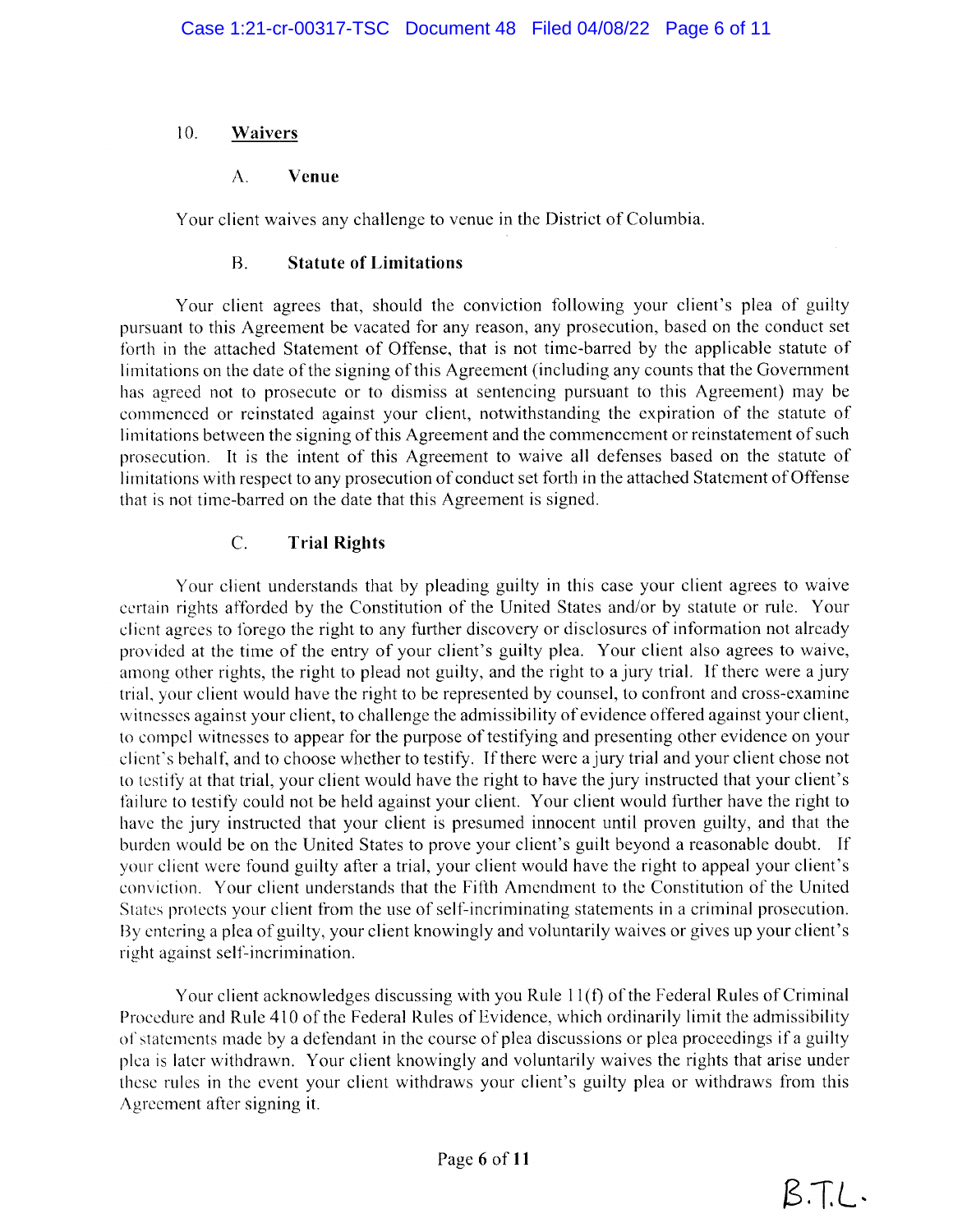Your client also agrees to waive all constitutional and statutory rights to a speedy sentence and agrees that the plea of guilty pursuant to this Agreement will be entered at a time decided upon by the parties with the concurrence of the Court. Your client understands that the date for sentencing will be set by the Court.

# D. Appeal Rights

Your client agrees to waive, insofar as such waiver is permitted by law, the right to appeal the conviction in this case on any basis, including but not limited to claim(s) that  $(1)$  the statute to which your client is pleading guilty is unconstitutional, and (2) the admitted conduct does not fall within the scope of the statute. Your client understands that federal law, specifically 18 U.S.C.  $\delta$ 3742, affords defendants the right to appeal their sentences in certain circumstances. Your client also agrees to waive the right to appeal the sentence in this case, including but not limited to any term of imprisonment, fine, forfeiture, award of restitution, term or condition of supervised release, authority of the Court to set conditions of release, and the manner in which the sentence was determined, except to the extent the Court sentences your client above the statutory maximum or guidelines range determined by the Court. In agreeing to this waiver, your client is aware that your clicnt's sentence has yet to be determined by the Court. Realizing the uncertainty in cstimating what sentence the Court ultimately will impose, your client knowingly and willingly waives your client's right to appeal the sentence, to the extent noted above, in exchange for the concessions made by the Government in this Agreemcnt. Notwithstanding the above agreement to waive the right to appeal the conviction and sentence, your client retains the right to appeal on the basis of ineffective assistance of counsel, but not to raise on appeal other issues regarding the conviction or sentence.

#### $E_{\cdot}$ Collateral Attack

Your client also waives any right to challenge the conviction entered or sentence imposed under this Agreement or otherwise attempt to modify or change the sentence or the manner in which it was determined in any collateral attack, including, but not limited to, a motion brought under 28 U.S.C. § 2255 or Federal Rule of Civil Procedure 60(b), except to the extent such a motion is based on newly discovered evidence or on a claim that your client received ineffective assistance of counsel. Your client reserves the right to file a motion brought under 18 U.S.C.  $\S$  3582(c)(2), but agrees to waive the right to appeal the denial of such a motion.

# F. Hearings by Video Teleconference and/or Teleconference

Your client agrees to consent, under the CARES Act, Section 15002(b)(4) and otherwise, to hold any proceedings in this matter-specifically including but not limited to presentment, initial appearance, plea hearing, and sentencing  $-$  by video teleconference and/or by teleconference and to waive any rights to demand an in-person/in-Court hearing. Your client further agrees to not challcngc or contest any findings by the Court that it may properly proceed by video teleconferencing and/or telephone conferencing in this case because, due to the COVID-19 pandemic, an in-person/in-Court hearing cannot be conducted in person without seriously jeopardizing public health and safety and that further there are specific reasons in this case that

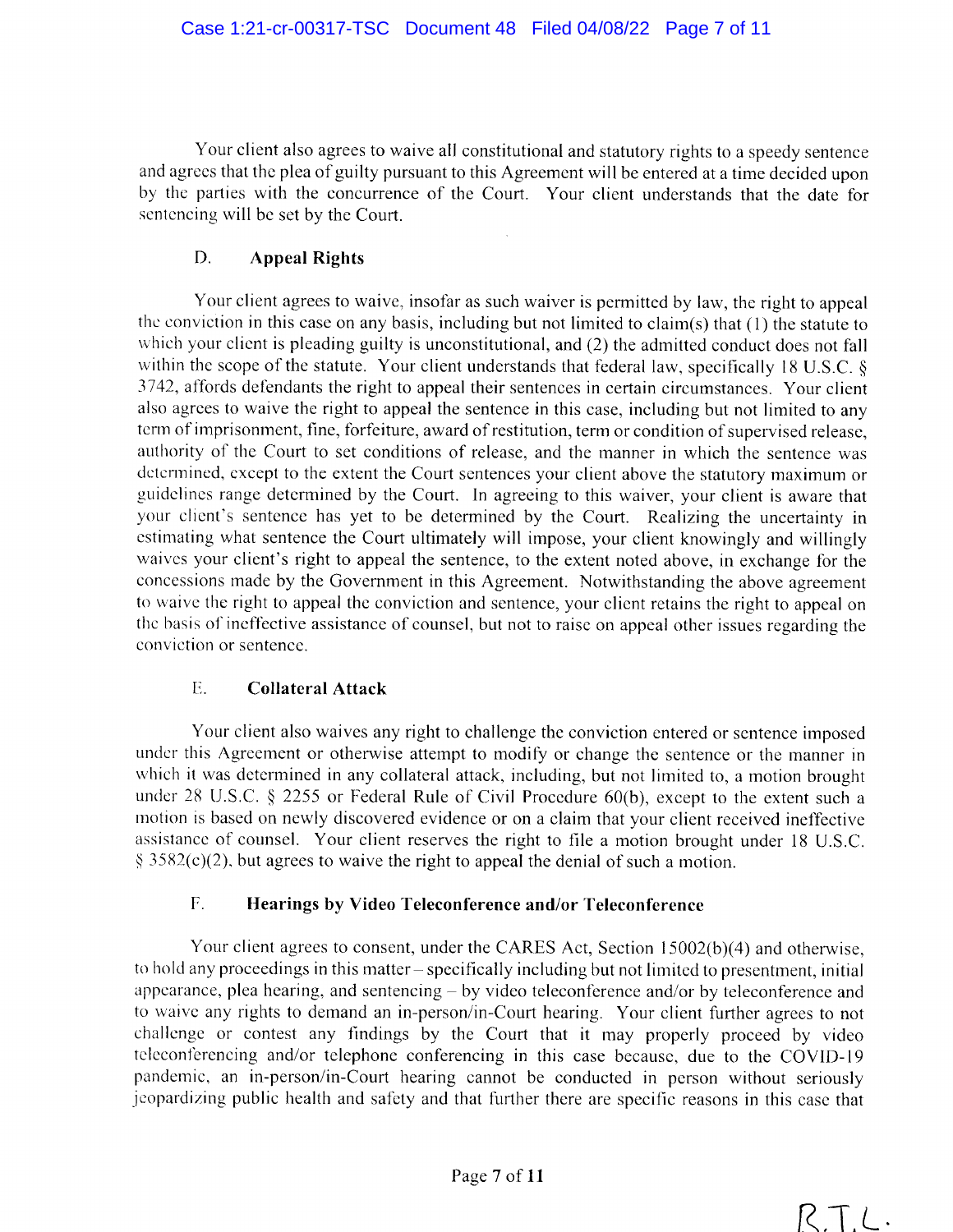any such hearing, including a plea or sentencing hearing, cannot be further delayed without serious harm to the interests of justice.

#### ll. Use of Self-Incriminating Information

The Government and your client agree, in accordance with U.S.S.G.  $\S$  1B1.8, that the Govcnrmcnt will be fiee to use against your client for any purpose at the sentencing in this case or in any related criminal or civil proceedings, any self-incriminating infbrmation provided by your client pursuant to this Agreement or during the course of debriefings conducted in anticipation of this Agreement, regardless of whether those debriefings were previously covered by an "off the record" agreement by the parties.

#### 12. Restitution

Your client acknowledges that the riot that occurred on January 6,2021, caused as of May 17.2021, approximately \$1,495,326.55 damage to the United States Capitol. Your client agrees as part of the plea in this matter to pay restitution to the Architect of the Capitol in the amount of ss00.

Payments of restitution shall be made to the Clerk of the Court. In order to facilitate the collcction of flnancial obligations to be imposed in connection with this prosecution, your client agrecs to disclose fully all assets in which your client has any interest or over which your client cxercises control, directly or indirectly, including those held by a spouse, nominee or other third party. Your client agrees to submit a completed financial statement on a standard financial disclosure form which has been provided to you with this Agreement to the Financial Litigation Unit of the United States Attorney's Office, as it directs. If you do not receive the disclosure form, your client agrees to request one from usadc.ecfflu@usa.doj.gov. Your client will complete and electronically provide the standard financial disclosure form to usadc.ecfflu@usa.doj.gov 30 days prior to your client's sentencing. Your client agrees to be contacted by the Frinancial Litigation Unit of the United States Attorney's Office, through defense counsel, to complete a financial statement. Upon review, if there are any follow-up questions, your client agrees to cooperate with thc Financial Litigation Unit. Your clicnt promises that the flnancial statement and disclosures will be complete, accurate and truthful, and understands that any willful falsehood on the financial statement could be prosecuted as a separate crime punishable under  $18$  U.S.C.  $\S$  1001, which carrics an additional five years' incarceration and a fine.

Your client expressly authorizes the United States Attorney's Office to obtain a credit report on your client in order to evaluate your client's ability to satisfy any financial obligations imposed by the Court or agreed to herein.

Your client understands and agrees that the restitution or fines imposed by the Court will be due and payable immediately and subject to immediate enforcement by the United States. If the Court imposes a schedule of payments, your client understands that the schedule of payments is rnerely a minimum schedule of payments and will not be the only method, nor a limitation on thc rncthods, available to the United States to enfbrce the criminal judgment, including without limitation by administrative offset. If your client is sentenced to a term of imprisonment by the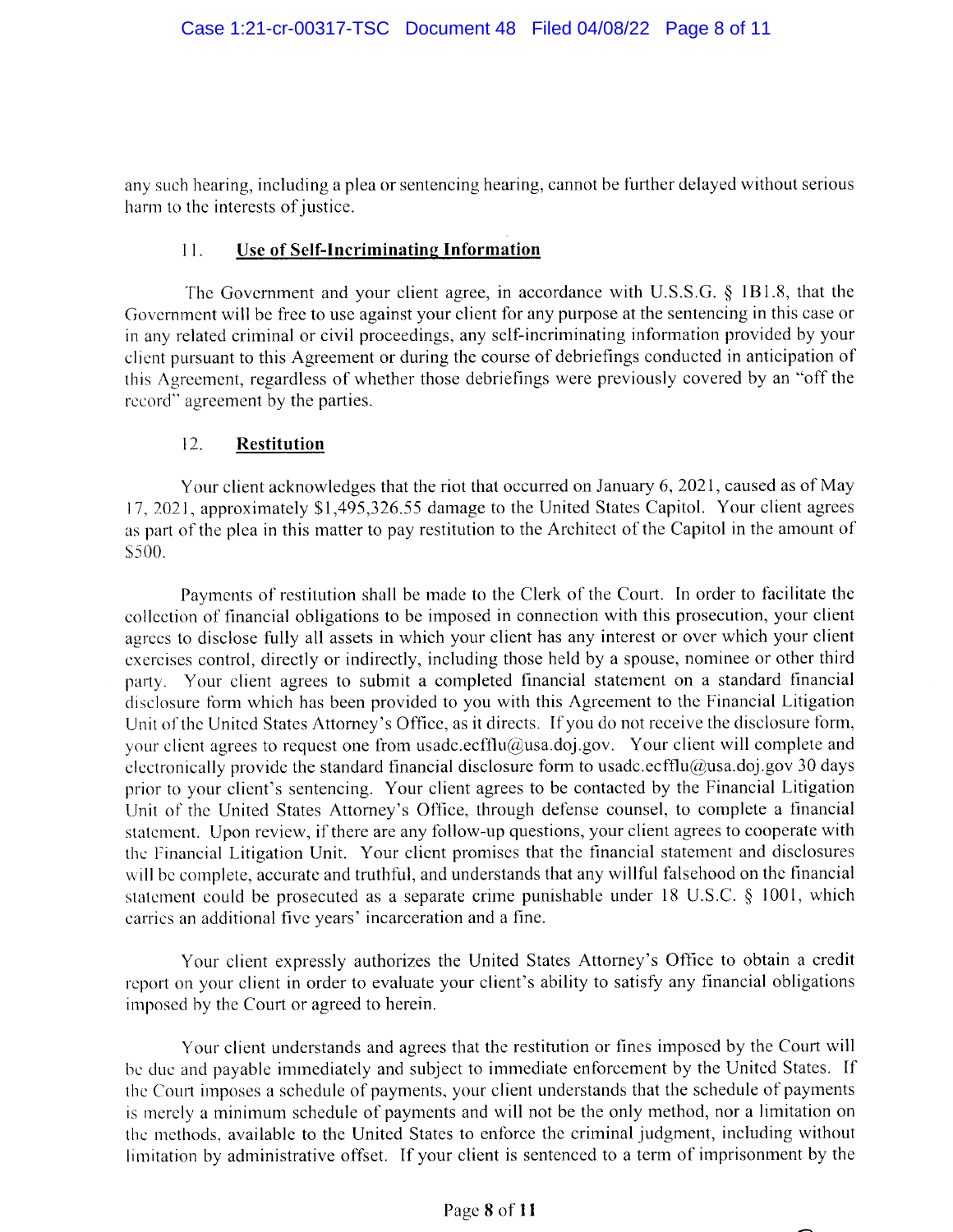Court, your client agrees to participate in the Bureau of Prisons' Inmate Financial Responsibility Program, regardless of whether the Court specifically imposes a schedule of payments.

Your client certifies that your client has made no transfer of assets in contemplation of this prosecution for the purpose of evading or defeating financial obligations that are created by this Agreement and/or that may be imposed by the Court. In addition, your client promises to make no such transfers in the future until your client has fulfilled the financial obligations under this Agrccment.

#### 13. Interpreter

your client agrees that if an interpreter is required to assist your client in translating this Agreement into your client's native language, then your client agrees to request the Court, pursuant to.<sup>1</sup>The Court Interpreter's Act," 28 U.S.C. § 1827, to secure the services of a certified interpreter at thc Court's expense to verbally translate this Agreement and related documents for your client into your client's native language. If no such request is made, then your client hereby declares that your clicnt understands the English language sufficiently well to read and understand this Agreement, or that this Agreement has been read to your client in your client's native language and that your client therefore understands this Agreement.

# 14. Breach of Agreement

your client understands and agrees that, if after entering this Agreement, your client fails specifically to perform or to fulfill completely each and every one of your client's obligations under this Agreement, or engages in any criminal activity prior to sentencing, your client will have breached this Agreement. In the event of such a breach: (a) the Government will be free from its obligations under this Agreement; (b) your client will not have the right to withdraw the guilty plea: (c) your client will be fully subject to criminal prosecution for any other crimes, including perjury and obstruction of justice; and (d) the Government will be free to use against your client, directly and indirectly, in any criminal or civil proceeding, all statements made by your client and any of the information or materials provided by your client, including such statements, information and materials provided pursuant to this Agreement or during the course of any debriefings conductcd in anticipation of, or after entry of, this Agreement, whether or not the debriefings were previously characterized as "off-the-record" debrielings, and including your client's statements inade during proceedings before the Court pursuant to Rule 11 of the Federal Rules of Criminal Procedure.

your client understands and agrees that the Government shall be required to prove a breach of this Agreement only by a preponderance of the evidence, except where such breach is based on a violation of federal, state, or local criminal law, which the Government need prove only by probable cause in order to establish a breach of this Agreement.

Nothing in this Agreement shall be construed to permit your client to commit perjury, to makc talse statements or declarations, to obstruct justice, or to protect your client fiom prosecution for any crimes not included within this Agreement or committed by your client after the execution of this Agreement. Your client understands and agrees that the Government reserves the right to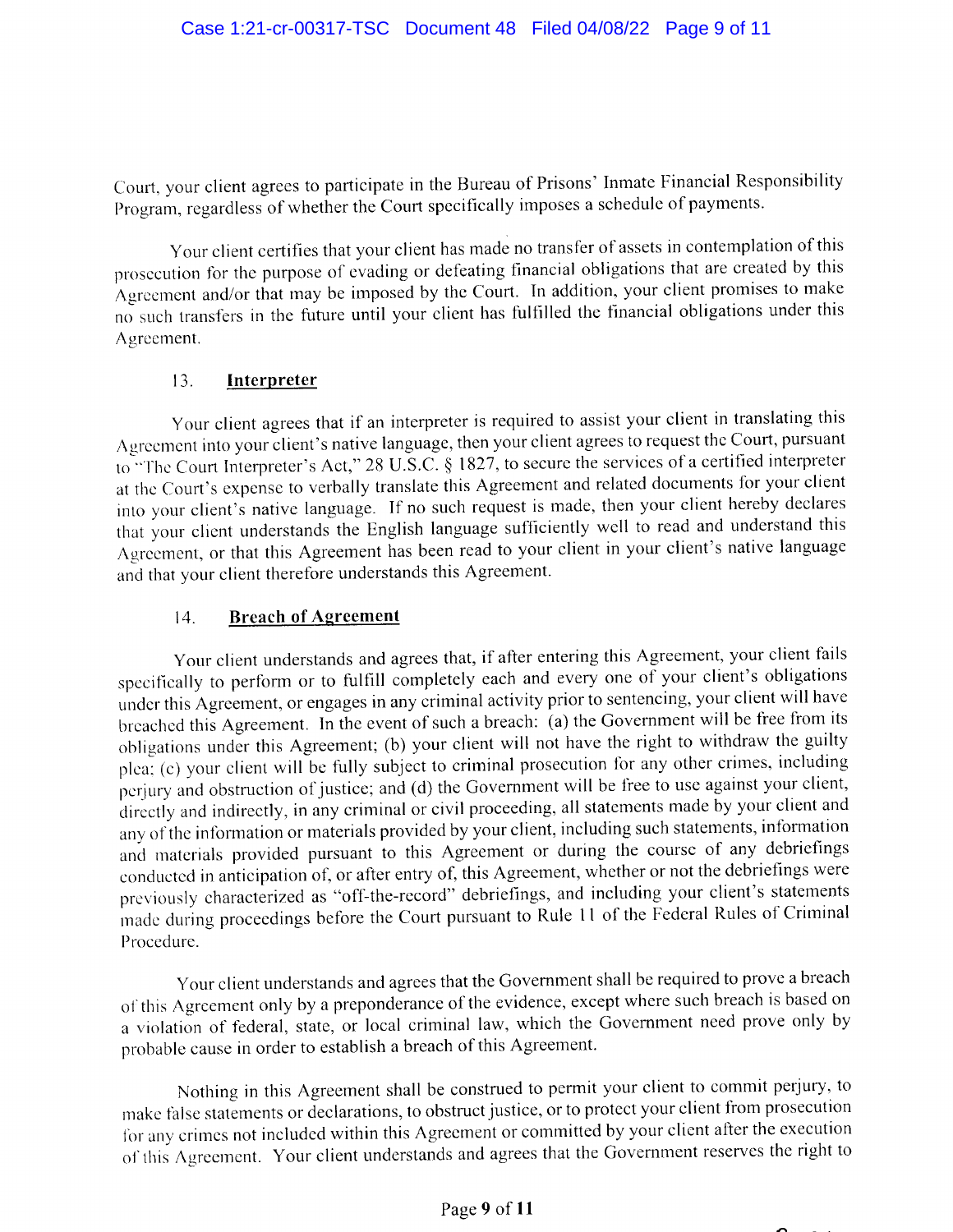prosecute your client for any such offenses. Your client further understands that any perjury, false statements or declarations, or obstruction of justice relating to your client's obligations under this Agrccment shall constitute a breach of this Agreement. In the event of such a breach, your client will not be allowed to withdraw your client's guilty plea.

#### 15. Complete Agreement

No agreements, promises, understandings, or representations have been made by the parties or their counsel other than those contained in writing hercin, nor will any such agreements, pronrises. understandings, or representations be made unless committed to writing and signed by your client, defense counsel, and an Assistant United States Attorney for the District of Columbia.

Your client further understands that this Agreement is binding only upon the Criminal and Superior Court Divisions of the United States Attorney's Office for the District of Columbia. This Agreement does not bind the Civil Division of this Office or any other United States Attorney's Office, nor does it bind any other state, local, or federal prosecutor. It also does not bar or compromisc any civil, tax, or administrative claim pending or that may be made against your client.

If the foregoing terms and conditions are satisfactory, your client may so indicate by signing this Agreement and the Statement of Offense, and returning both to me no later than March 4, 2022.

Sincerely yours,

Mattrew Graves fant

Matthew M. Graves United States Attornev

By:  $/s/$ Kathryn E. Fifield Trial Attorney U.S. Department of Justice, Crim. Div. Troy A. Edwards Jr. Assistant United States Attorney U.S. Attorney's Office, District of Columbia 555 4th St. NW Washington, D.C. 20350 kathryn.fifield@usdoj.gov  $troy.eduards@usdoj.gov$